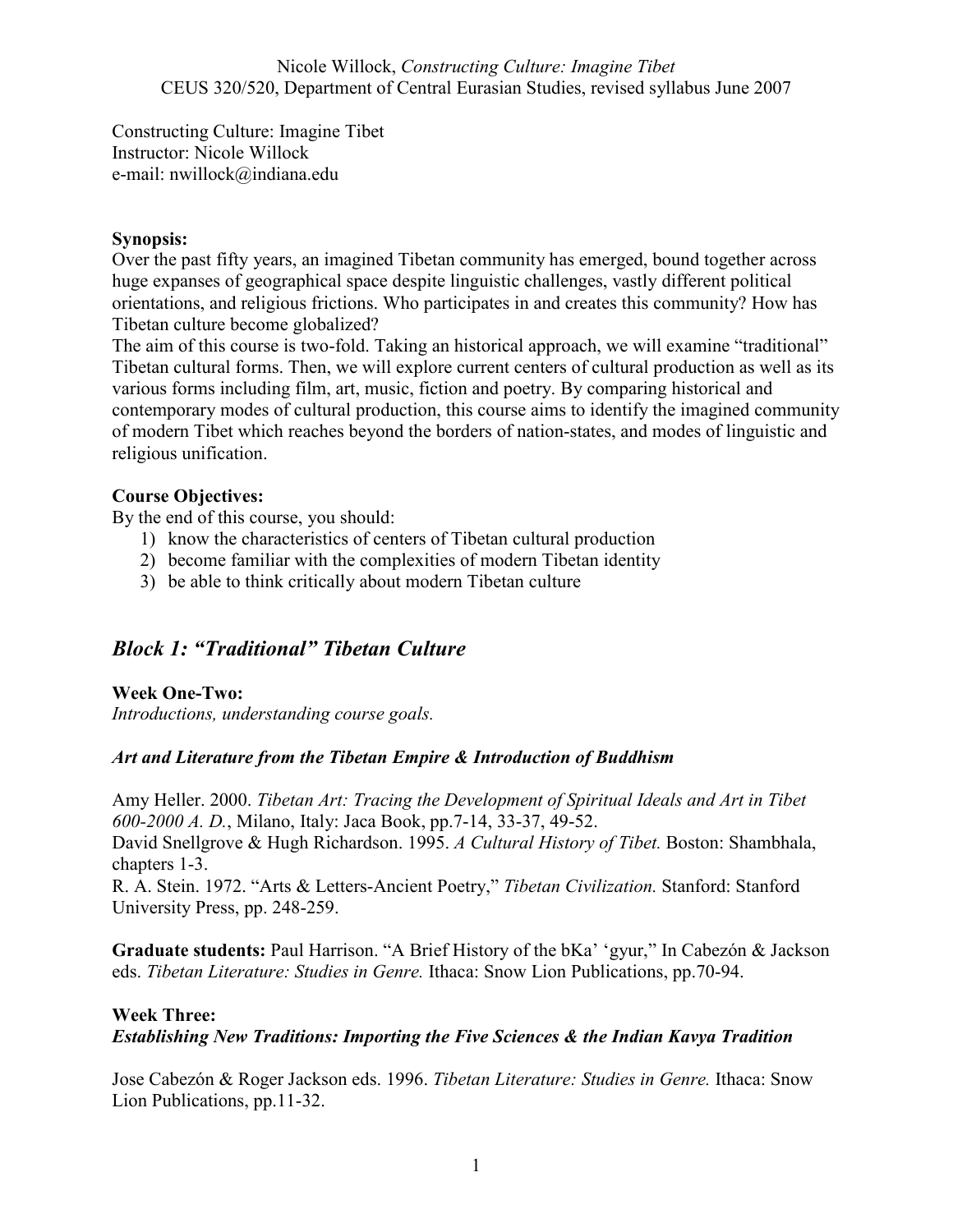Lozang Jamspal. 2003. Treasury of Good Sayings of Sa skya Pandita the Eminent Tibetan Lama, 1182-1251: Development of Awareness and Conduct, pp. xvii-17 Matthew Kapstein, "The Indian Literary Identity in Tibet," In Sheldon Pollock ed. 2003. Literary Cultures in History. Berkeley: University of California, pp. 747-751, 768-776. David Snellgrove & Hugh Richardson. 1995. A Cultural History of Tibet. Boston: Shambhala, chapters 4-6.

### Graduate students:

 Matthew Kapstein, "The Indian Literary Identity in Tibet," In Sheldon Pollock ed. 2003. Literary Cultures in History. Berkeley: University of California, pp. 747-802. Leonard van der Kuijp. "Tibetan Belles-Lettres: The Influence of Dandin and Ksemandra," In

Cabezón & Jackson eds. Tibetan Literature: Studies in Genre. Snow Lion Publications, pp. 393- 410.

Geoffrey Samuel. "Gesar of Ling: The Origins and Meanings of the East Tibet Epic" In Tibetan Studies: Proceedings of the  $5<sup>th</sup>$  Seminar of the IATS. Narita: Naritasan Shinshoji, pp. 711-722.

### Week Four:

### Between Lhasa and Beijing: Cultural Exchange during the Ming & Qing dynasties

Patricia Berger. 2003. Empire of Emptiness: Buddhist Art and Political Authority in Qing China. Honolulu : University of Hawai'i Press, chapter 2.

K. Dhondrup. 1981. Songs of the Sixth Dalai Lama. Library of Tibetan Works and Archives: Dharamsala, pp. 43-51.

Snellgrove & Richardson. 1995. A Cultural History of Tibet. Chapters 7-8.

Per K. Sorensen. 1990. Divinity Secularized: An Inquiry into the Nature and Form of the Songs ascribed to the Sixth Dalai Lama. Wien: Arbeitskreis für tibetische und buddhistische Studien Universität Wien, pp. 9-32.

Graduate students: K. Dhondrup. 1981. Songs of the Sixth Dalai Lama. Library of Tibetan Works and Archives: Dharamsala, pp. 9-39. Mdo khar Tshe ring Dbang rgyal. 1997. The Tale of the Incomparable Prince. Beth Newman (ed. and trans.). New York: Harper Collins.

Graduate student session: to be arranged.

# Block 2: "Traditional" Culture Today: Between Dharamsala and Hollywood

Week Five:

From de-facto Independence to Dharamsala as the Center of Modern "Traditional" Tibet

Tibetan Government in Exile website on Culture: http://www.tibet.com

Student assignment: Print out or write down the main headings under the Tibetan culture category. Choose one of those headings, and be prepared to make a five minute presentation on that aspect of Tibetan culture according to the official Tibetan Government in Exile website.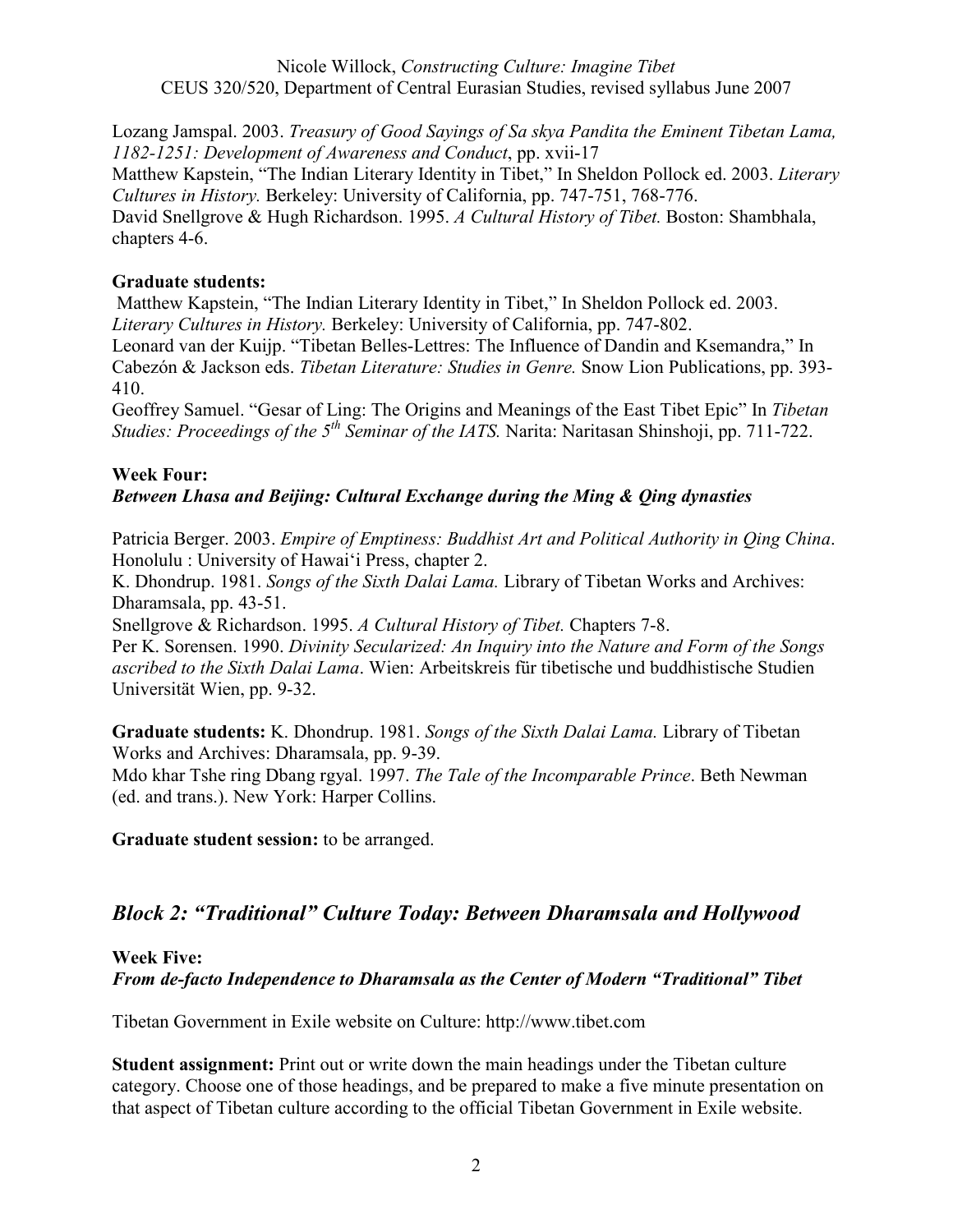Georges Dreyfus. 1998. "The Shuk-Den Affair: Origins of a Controversy," In Journal of the International Association of Buddhist Studies: Vol. 21, no.2, pp. 227-270.

### Week Six: Tibetan Diaspora

Joy Blakeslee & Adhe Tapontsang, Ama Adhe: The Voice that Remembers, the Heroic Story of a *Woman's Fight to Free Tibet, Boston: Wisdom Publications, Part IV: An Unstilled Voice*  $\&$ Epilogues, pp. 189-250.

Toni Huber. "Shangri-la in Exile: Representations of Tibetan Identity and Transnational Culture," In Thierry Dodin & Heinz Räther. 2001. Imagining Tibet: Perceptions, Projections and Fantasies. Boston: Wisdom Publication, pp. 357-372.

Ann Frechette. 2004. "Friends of Tibet: Variations on a Theme of Liberal Humanism," In Tibetans in Nepal: The Dynamics of International Assistance among a Community in Exile. Berghahn Books: New York, pp. 92-119.

Excerpts from documentary *Tibet: Cry of the Snow Lion* (2002)

### Week Seven: Orientalists and Tibet

Per Kvaerne. "Tibet Images among Researchers on Tibet", In Thierry Dodin & Heinz Räther. 2001. Imagining Tibet: Perceptions, Projections and Fantasies. Boston: Wisdom Publication, pp. 47-63.

Gustavo Benavides. "Giuseppe Tucci, or Buddhology in the Age of Fascism," In Donald Lopez (ed.). 1995. Curators of the Buddha: The Study of Buddhism under Colonialism. Chicago: The University of Chicago Press, pp. 161-196.

Donald Lopez. 1998. Prisoners of Shangri-la, Chicago: The University of

Chicago Press, chapter 6.

Luciano Petech. "The Missions of Bogle and Turner according to Tibetan Texts" in T'oung Pao XXXIX (1950): 330-346.

Graduate students: Elliot Sperling. "'Orientalism' and Aspects of Violence in the Tibetan Tradition," In Thierry Dodin & Heinz Räther. 2001. Imagining Tibet: Perceptions, Projections and Fantasies. Boston: Wisdom Publication, pp. 317-330.

Emily Yeh. "Exile meets Homeland: politics, performance, and authenticity in the Tibetan Diaspora," Environment and Planning D: Society and Space. Forthcoming. Used with permission of author, pp. 1-34.

### Week Eight:

### Western cinematic representations of Tibet

In class viewing and analysis of Seven Years in Tibet, Kundun, & select early documentary films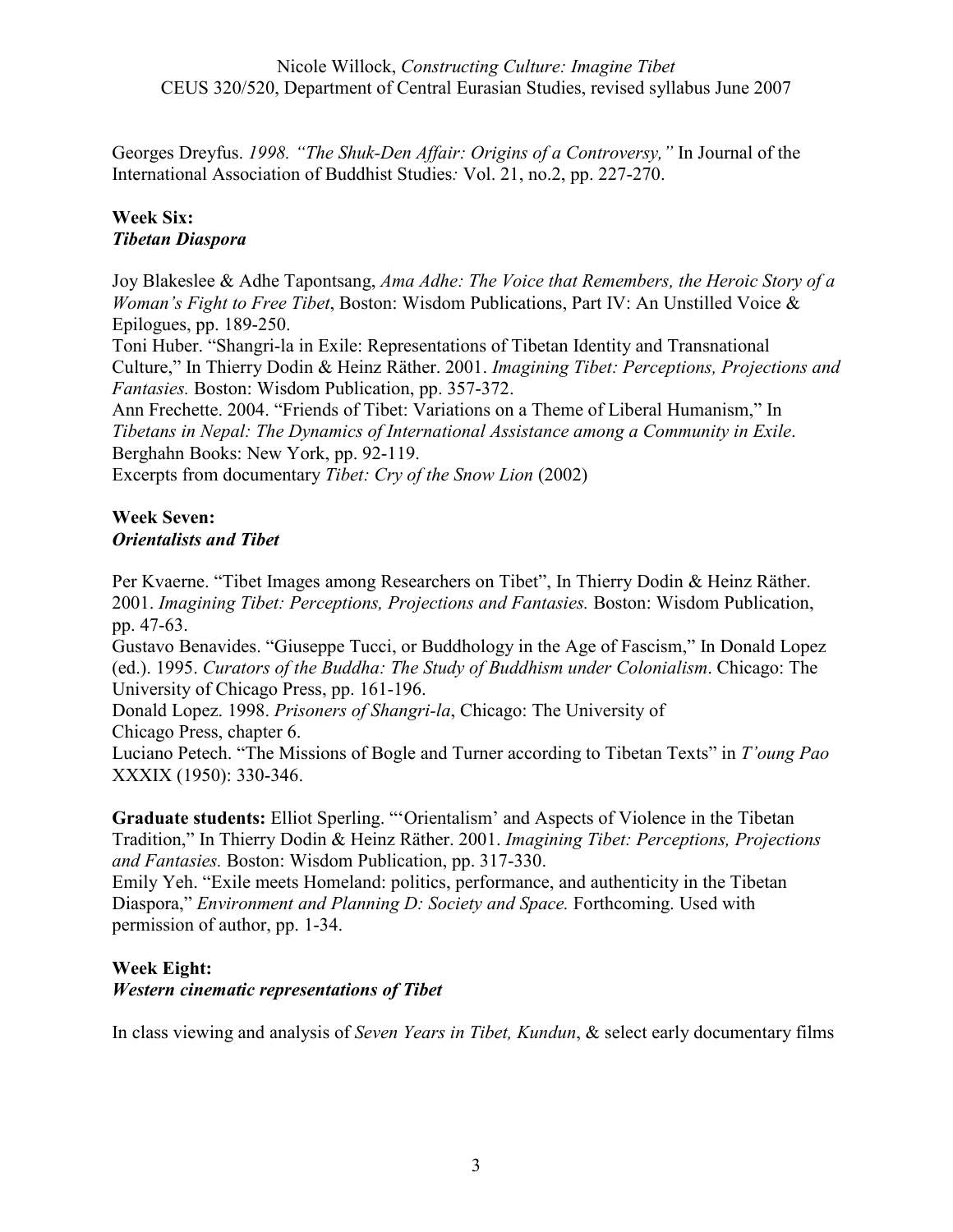Peter H. Hansen. "Tibetan Horizon: Tibet and the Cinema in the Early Twentieth Century," In Thierry Dodin & Heinz Räther. 2001. Imagining Tibet: Perceptions, Projections and Fantasies. Boston: Wisdom Publication, pp. 91-110

Aislinn Scofield, "Tibet: Projections and Perceptions," In East-West Film Journal (1993): 106- 136.

Mini-research assignment: Work in small groups. Bring in the name of ten films about Tibet. Find out where they were produced and who produced them. Are they readily available for viewing?

Graduate student session: to be arranged.

Week Nine: Midterm Review & Midterm

# Block 3: Lhasa—the Heart of Tradition or Modernity?

### Week Ten: Monasteries or Museums? Tourism & Lhasa Culture

Melvyn Goldstein. 1998. "The Revival of Monastic Life in Drepung," In Buddhism in Contemporary Tibet. Berkeley: University of California Press, pp. 15-52. Clare Harris. 2000. In the Image of Tibet: Tibetan Painting after 1959. Reaktion Books, pp.7-15, 150-191. Joshua Kurlantzick. "Tibet Now," In New York Times, Sunday Dec. 10, 2006. View website: www.mechak.org Instructor's materials on Tibetan nightclubs (nang-ma), Lhasa rock, Gesar today, dram-snyan, and the local art scene.

Week Eleven Lhasa, a New Chinese City?

Student assignment: Go to the webpage of the Tibet Heritage Fund, click under THF works. Read about one of their projects and present it to the class. http://www.tibetheritagefund.org/

Robert Barnett. Lhasa: Streets with Memories. New York: Columbia University Press, 2006, Chapters 1-4, pp. 1-69. Knud Larsen & Amund Sinding-Larsen. The Lhasa Atlas. Boston: Shambala, chapter 4: The Conservation and Future of Lhasa, pp. 150-164.

Week Twelve Chinese Perceptions of Tibet